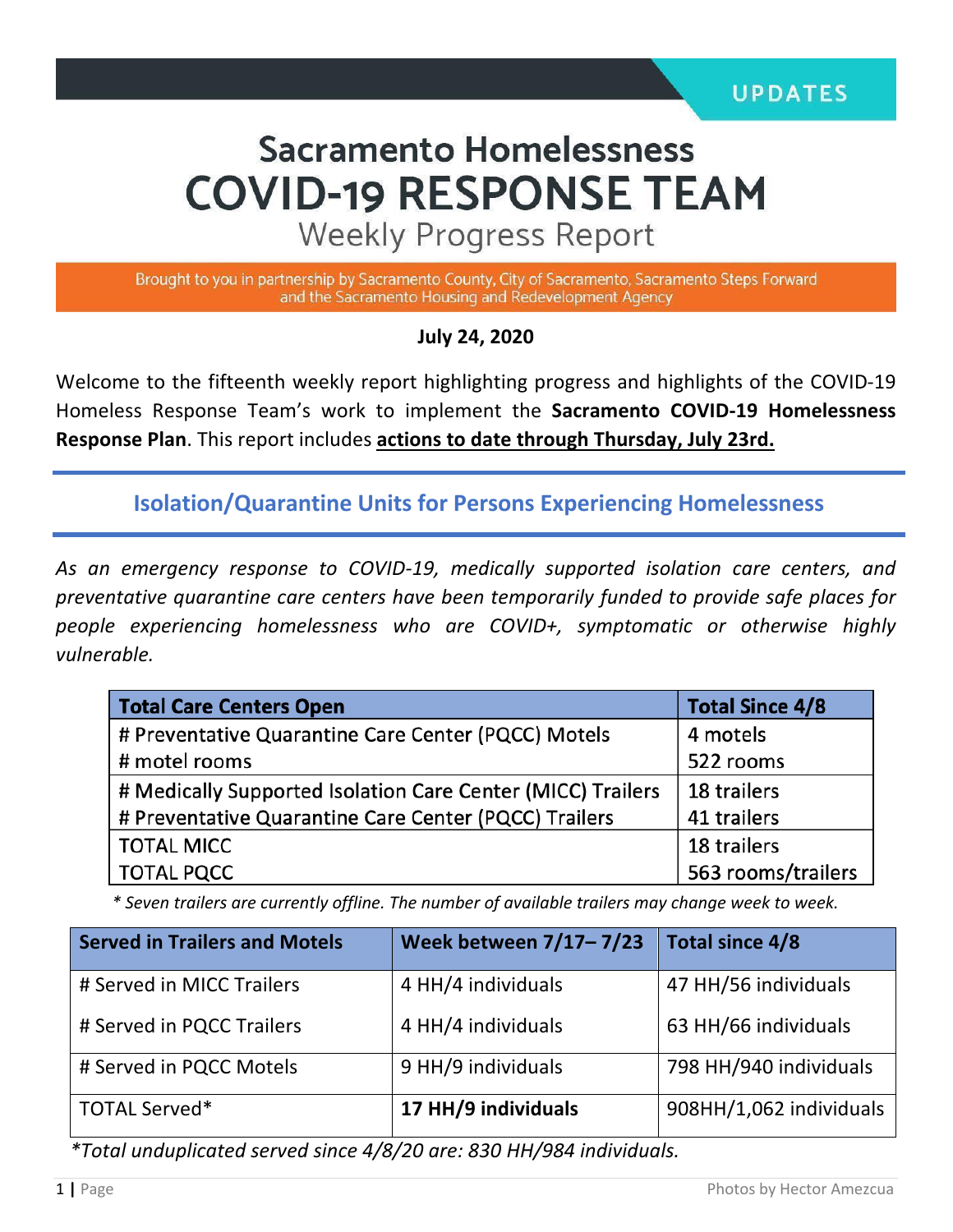- A small number of Registered Nurses from the COVID-19 Medical Assistance and Supply Team (CMAST) remain onsite to support the MICC-trailers and another number have been diverted to PQCC-motels and will provide onsite support to guests 7-days per week.
- Designated referral partners who are referring into the program include hospitals, Federally Qualified Health Clinics (FQHCs), outreach teams, correctional health, emergency shelters, law enforcement and other homeless service providers.



## **Ensuring Safety and Health for Persons Living Outdoors**

*This strategy is focused around providing coordinated support to people who are unsheltered to remain safely in place per CDC guidance to slow the spread of COVID-19.*

| <b>Sanitation Stations</b>  | Total since 4/8 |
|-----------------------------|-----------------|
| <b>Handwashing Stations</b> | 56              |
| <b>Toilets</b>              | 51              |
| Locations                   | 38              |

 *\*Placement of stations is dynamic, and equipment may be moved*

| <b>Encampment Activities</b>             | <b>Week between</b><br>$7/17 - 7/23$ | Total since 4/8 |
|------------------------------------------|--------------------------------------|-----------------|
| # Meals served through Loaves and Fishes | 1,000                                | 15,400          |
| # Meals served by Sacramento Covered     | n/a                                  | 14,800          |
| # Meals served by volunteer groups*      | n/a                                  | 16,251          |
| # Meals served by Solomons/YMCA          | 2,000                                | 2,000           |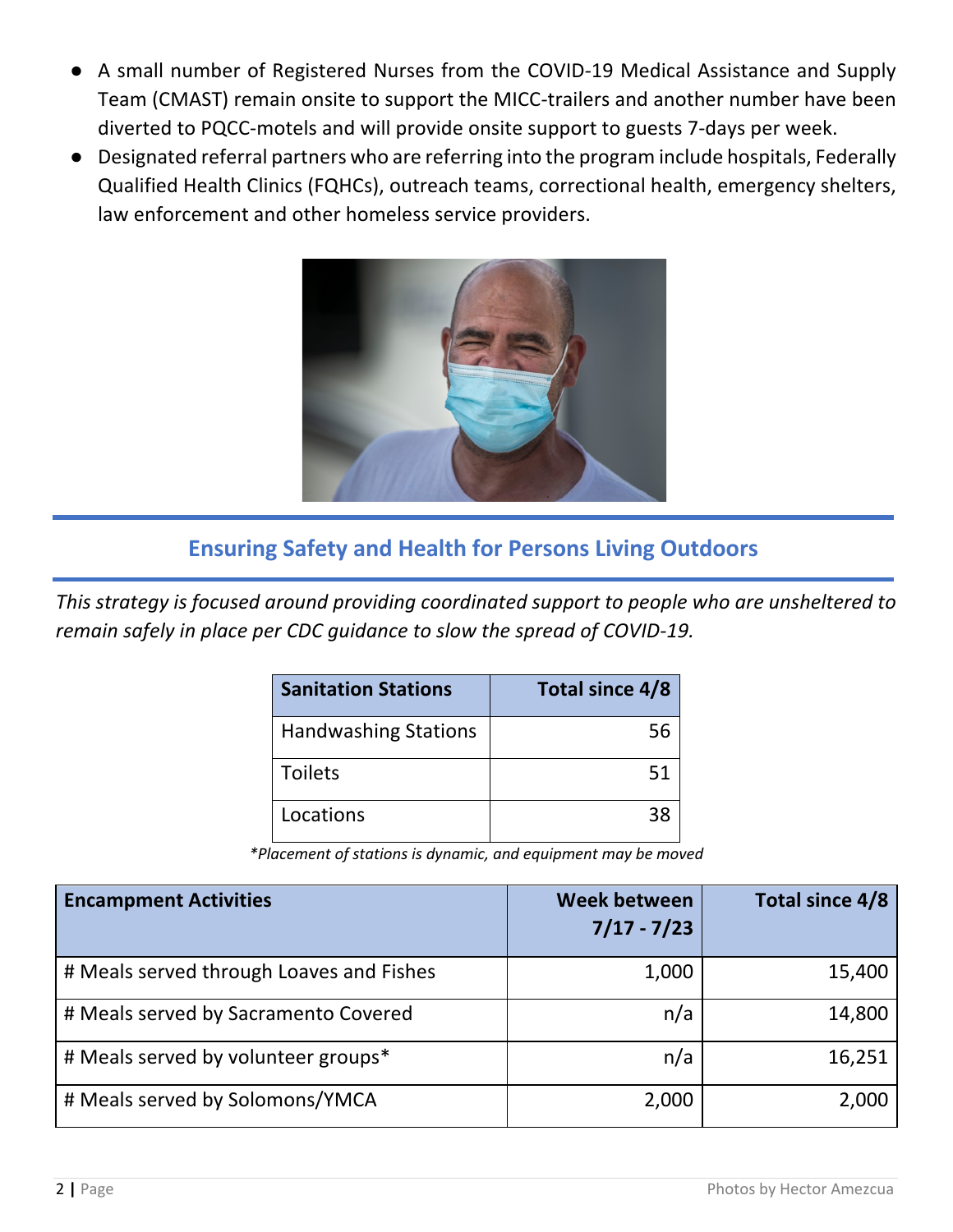| <b>Encampments and Outreach</b>                | Total |
|------------------------------------------------|-------|
| # Designated Outreach Navigators               | 37    |
| # Encampments Identified with 20+ individuals  |       |
| # Encampments Identified with < 20 individuals |       |
| <b>TOTAL Encampments Identified</b>            | 85    |

- The Response Team pilot expansion of water bottle delivery to six sites with satellite delivery service completed its ninth week. Approximately 5 pallets of water (288 1-gal. containers/pallet) were distributed this week using this method. Additional methods for providing water continue to be assessed as well.
- \$114,000 in Donate4Sacramento mini-grants have been granted to 25 volunteer and service organizations to distribute meals, sanitation supplies, and survival gear, and to tend to health, transportation, and housing needs. Mini-grants were expended by June 30, 2020. Supplies will continue to be available for volunteer organizations to access and distribute.
- Medical assistance has been provided to 98 encampment areas to date by volunteer medical students from UC Davis Medical School and California Northstate University, local health care providers and a Medical Integrated Health Unit, and by the WellSpace Health Street Nursing program.
- A private provider of trash removal services provides clean-up near sanitation station locations and in areas where food is distributed. This COVID related service augments clean-up occurring by the City and County.
- Servicing of sanitation stations is included with the deployment of the stations and will continue.



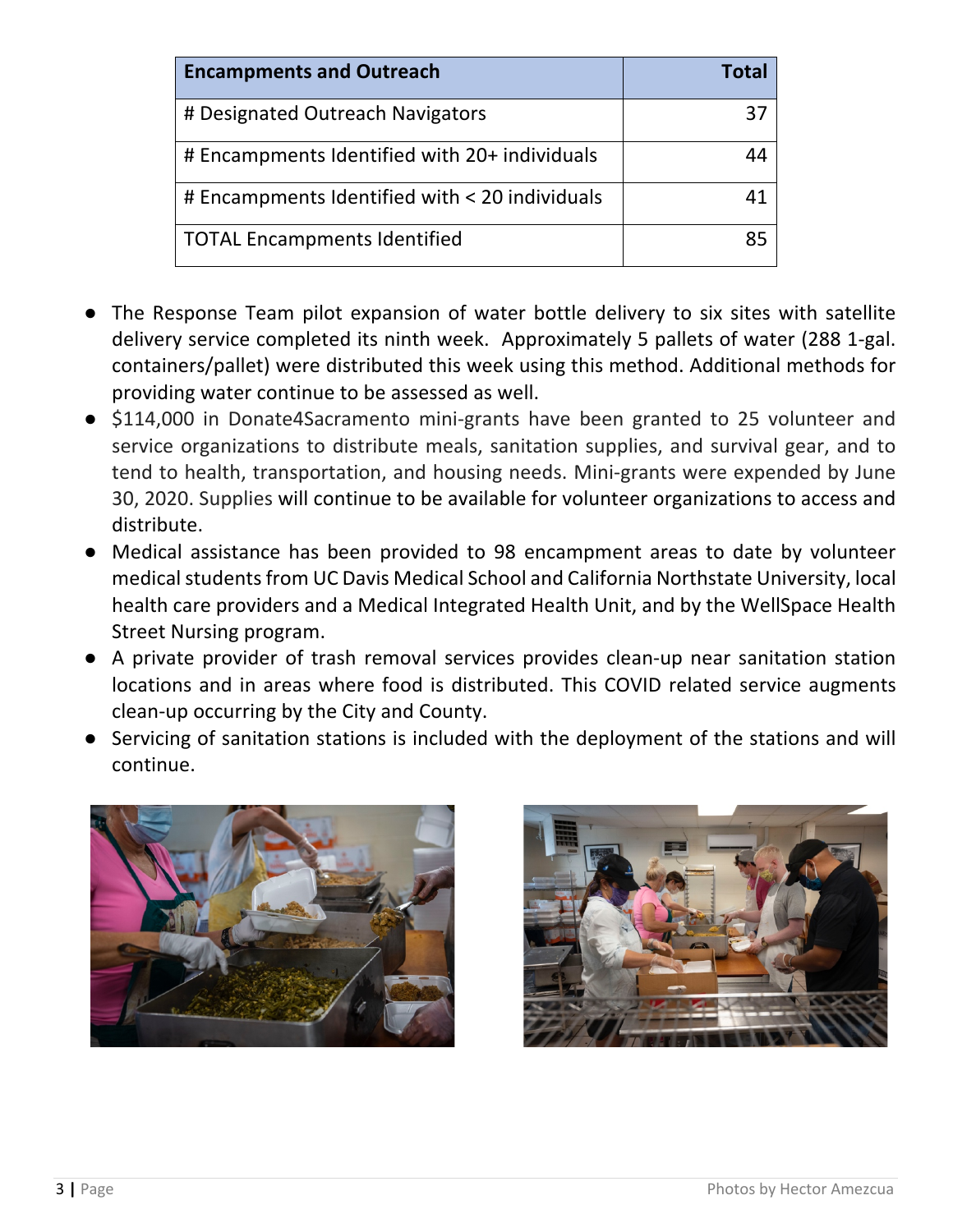#### **Keeping Existing Emergency Shelters Safe and Operational**

*This strategy ensures that existing shelters can safely remain open following CDC guidelines, moving vulnerable guests into COVID prevention care centers, and continuing to serve the general homeless populations.* 

- Masks are available to emergency shelters for distribution to shelter clients.
- Elica Health's Health on Wheels mobile clinic continues to visit eight congregate shelters per week to provide primary care, emergency dental services and testing for COVID-19.
- The Nurse Advice Line for shelter staff to access real-time, health services support is as follows: Monday-Friday 9-5PM and Saturday-Sunday 10AM-4PM.
- Held weekly calls with private and publicly funded shelters.

## **COVID Testing**

*County Public Health with medical partners are completing robust COVID testing at shelters, encampments and isolation/quarantine care centers with the goal of being able to do widespread testing to ensure the health and safety of people experiencing homelessness.* 

| <b>Testing Locations</b>              | <b>Testing Partner</b>                | # Tests<br>Administere<br>d | <b>Positive</b><br><b>Results</b> | <b>Negative</b><br><b>Results</b> | <b>Pending</b><br><b>Tests</b> |
|---------------------------------------|---------------------------------------|-----------------------------|-----------------------------------|-----------------------------------|--------------------------------|
| <b>Shelters</b>                       | Elica Health                          | 238                         | 0                                 | 238                               |                                |
| Encampments                           | Joan Viteri<br><b>Memorial Clinic</b> | 97                          | $\overline{0}$                    | 97                                | O                              |
| Isolation/Quarantin<br>e Care Centers | <b>DHS Medical</b><br><b>Staff</b>    | 384                         | $\overline{2}$                    | 382                               | O                              |
| <b>Loaves and Fishes</b>              | <b>DHS Medical</b><br><b>Staff</b>    | 248                         | 1                                 | 247                               |                                |
| <b>TOTAL TESTS</b>                    |                                       | 967                         | $\overline{\mathbf{3}}$           | 964                               | Ω                              |

There are no new COVID test results to report on this week. Testing updates when results are available.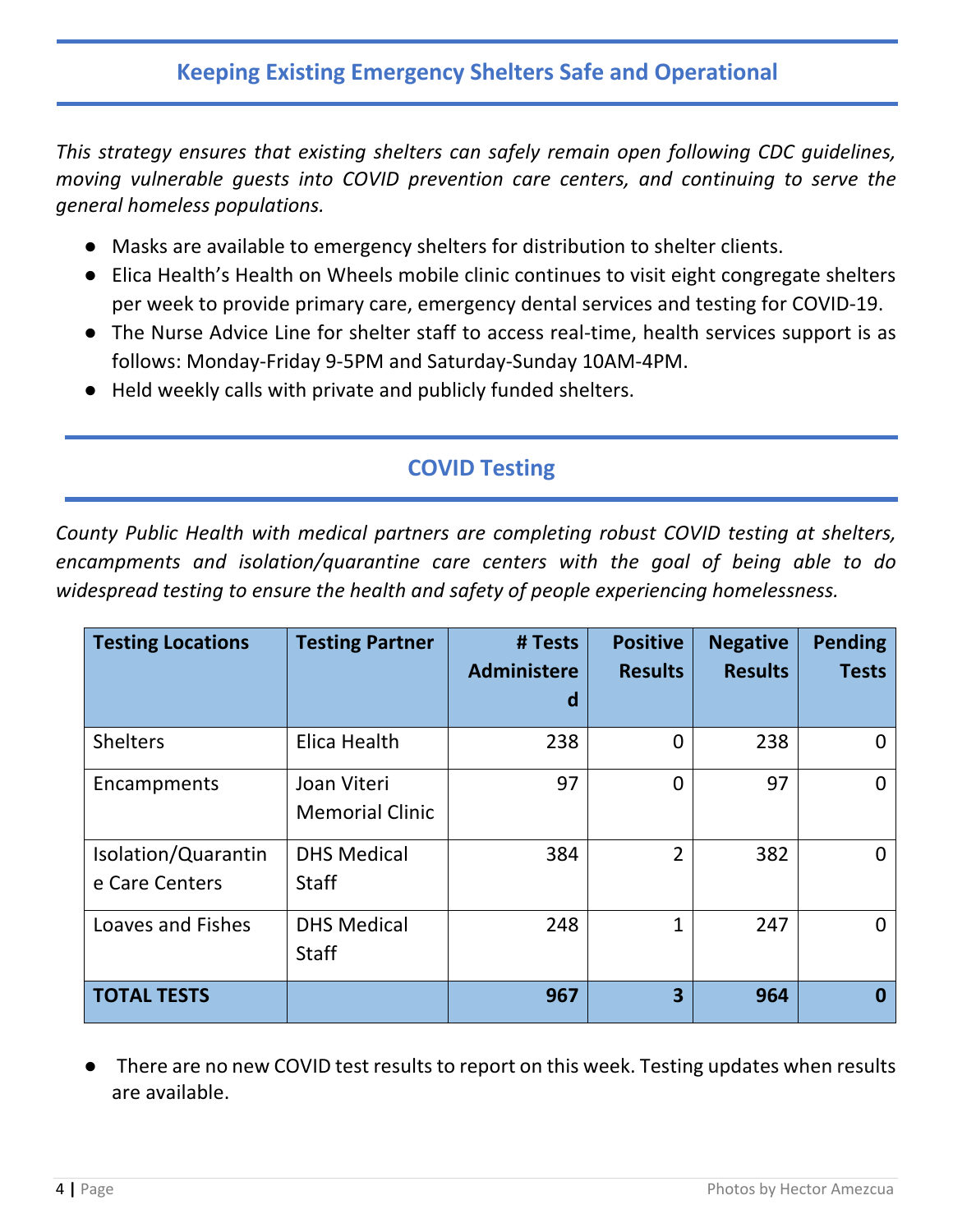- The Department of Health Services provides 200 tests per week to the Joan Viteri Memorial Clinic (JVMC) medical team to test unsheltered people experiencing homelessness. Testing will continue in encampments.
- Testing is a condition of referral into the isolation/quarantine care centers. DHS medical staff will continue to administer tests at those locations to guests.

#### **Access to Housing**

The Response Team is accelerating work on strategies to maximize housing placements as persons exit Isolation/Quarantine units and is recommending several actions and strategies to transition up to 500 households into permanent housing stability over the next few months. The re-housing plan was presented to the City/County Continuum of Care Board on July 8, and was approved by the Sacramento County Board of Supervisors on July 14. It is slated to be considered by the Sacramento City Council on August 11.

The proposed redirection changes the following in the current program:

- Reduces the original number of isolation/quarantine rooms from 850 to 600, but extends the duration of the sheltering program through September. The Board of Supervisors discussed extending some facilities through the end of the year due to the current situation with COVID-19.
- The plan seeks to facilitate re-housing and brings new case management services and rehousing assistance to participants.

Re-housing at this scale is challenging and a massive undertaking but will take advantage of both the increased stability of participants now living indoors and the unprecedented local collaboration in the COVID-19 homelessness response. Additionally, Sacramento is one of eight communities in California receiving re-housing technical assistance through the U.S. Department of Housing and Urban Development.

Two strategies have been proposed to meet this goal:

#### **Strategy 1. Re-housing assistance into existing permanent housing:**

- Matching participants to existing re-housing assistance programs, and adjusting prioritization for some of those programs to support this effort (approximately 250 households);
- Expanding the County Flexible Housing Pool (FHP) re-housing program to facilitate approximately 225 housing placements; and
- Funding Room and Board placements, serving approximately 25 households.